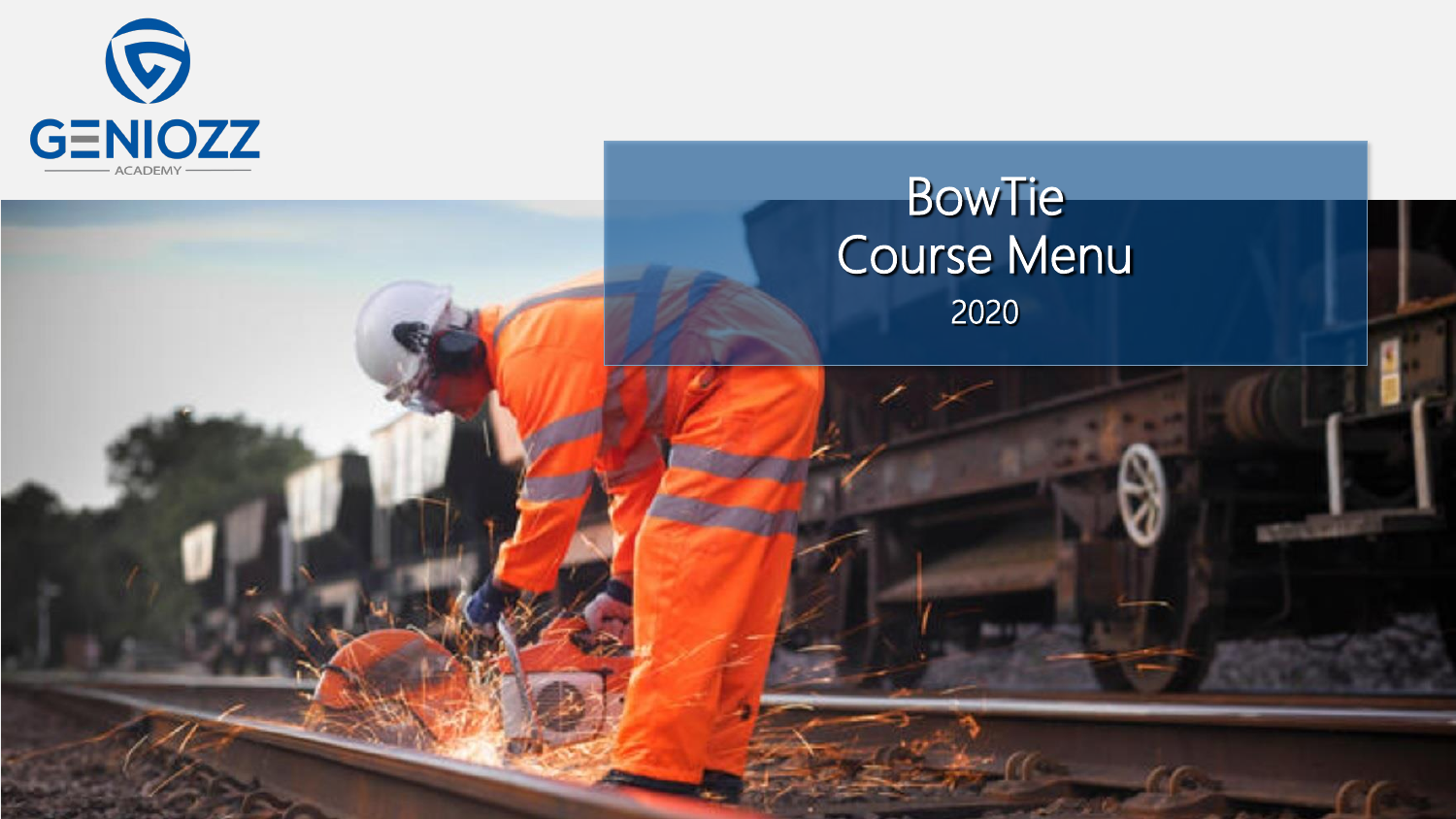# BowTie Course Menu



#### In-Company Courses **Pax.** Days BTAW BowTie Introduction 25  $\frac{1}{2}$ BTPT BowTie Practitioner (Basic) 12 2 BTFT BowTie Facilitator (Advanced) 12 3 BTSW BowTie Software (BowTieXP) 12 BTRF BowTie Refresher 12

BTMC BowTie Master Class 2



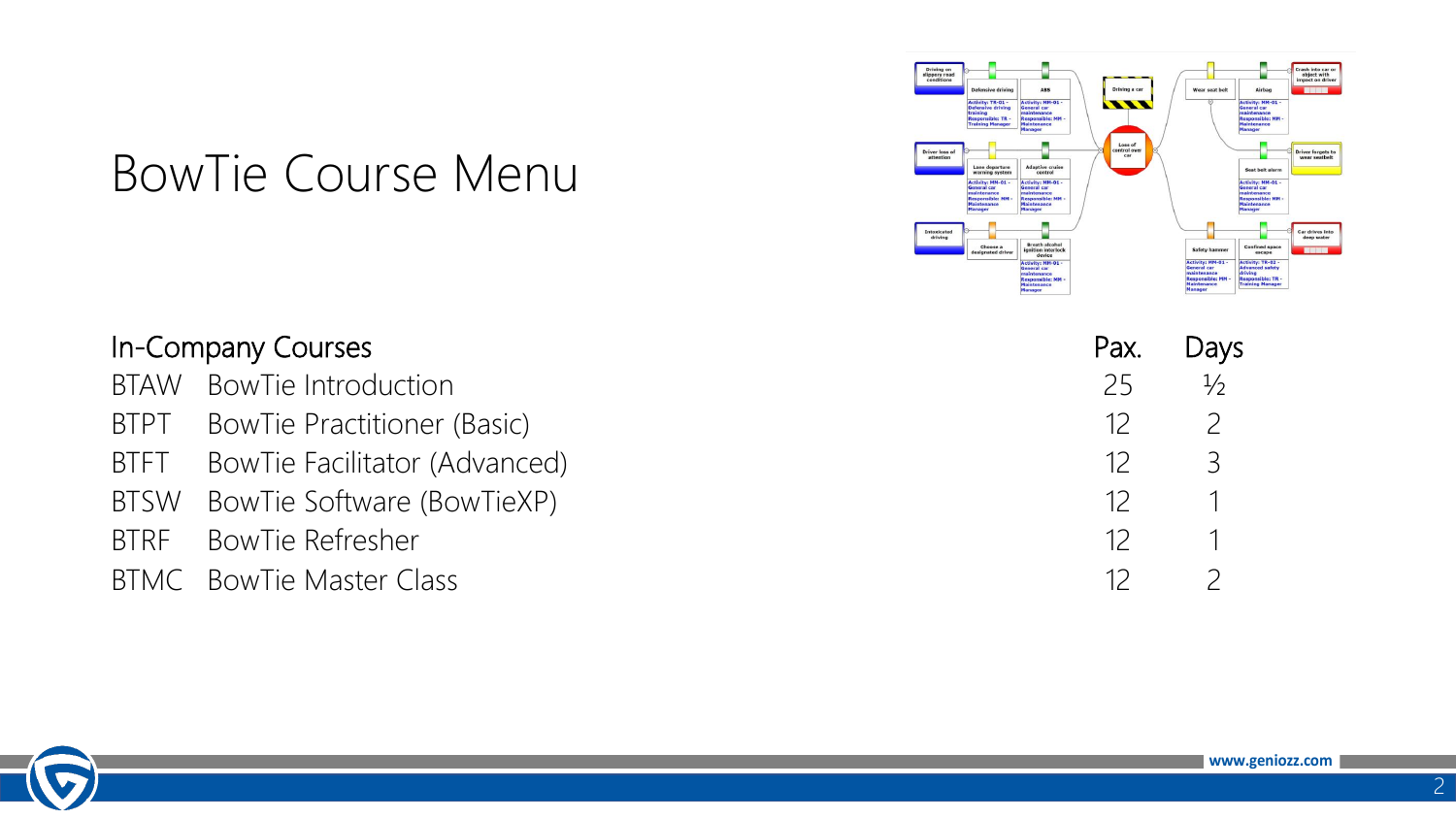#### BowTie Introduction BTAW



- ½-day course (max. 25 participants).  $\odot$
- This workshop is an introductory module for leaders, managers and other key  $\odot$ figures who are not part of the risk analysis team, but who do have a role to play in controlling the risks in daily operations.
- $\bullet$  It is important that leaders at any level in the organisation are familiar with the principles of risk management and visual barrier-based risk assessment. Also, they will become aware of their role and influence in the overall Risk Management process.

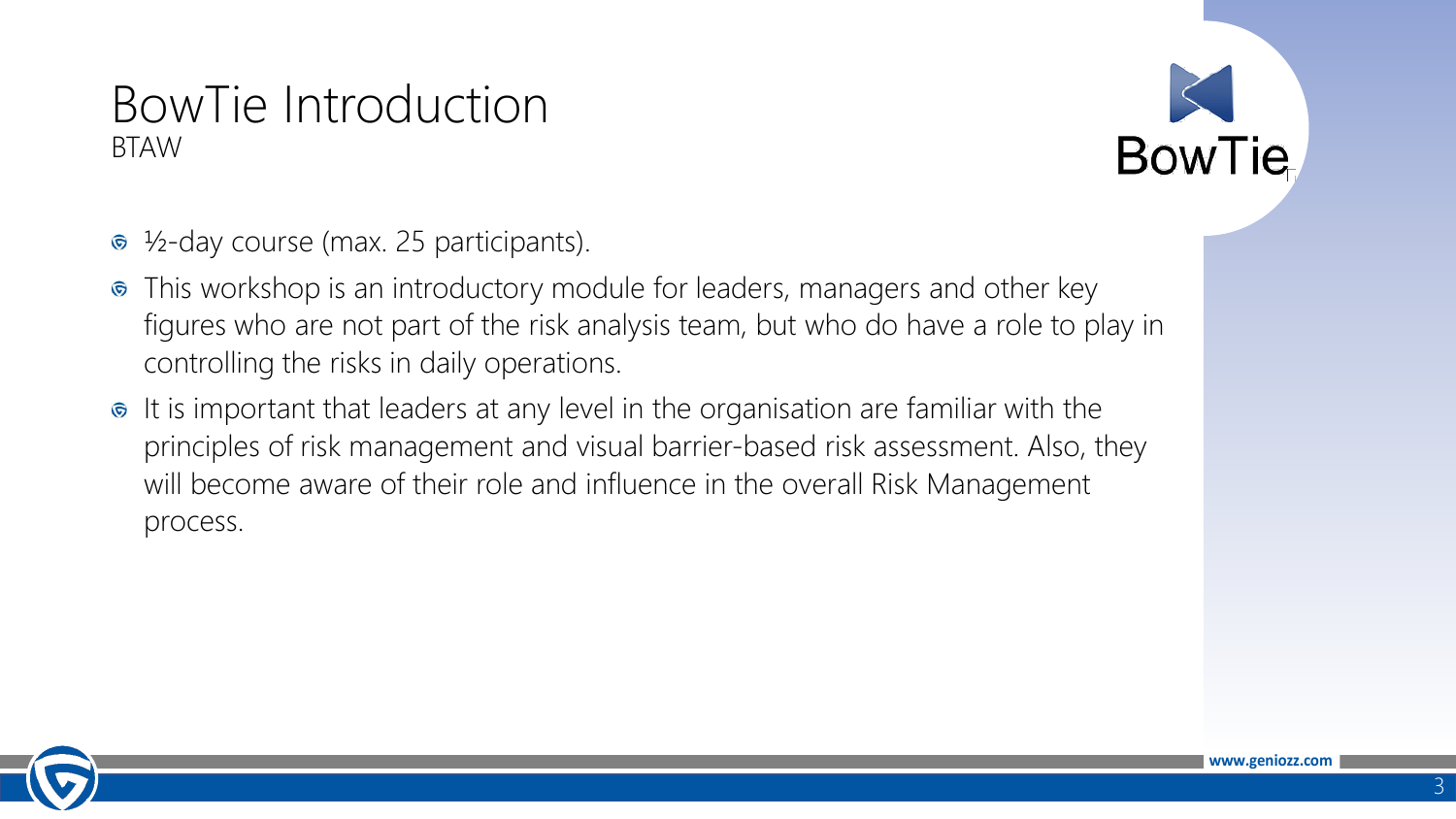#### BowTie Practitioner (Basic) BTPT



- 2-day course (max. 12 participants).  $\odot$
- This training program introduces the basics of Risk Management, the BowTie  $\odot$ method and the application of BowTie in practice.
- The program also focuses on the method' s benefits, limitations, and practical  $\odot$ tips & tricks.
- After completing this course, you will be able to: Analyze risk scenarios by applying the BowTie method and building a BowTie diagram, develop integrity criteria for BowTie barriers like safety critical tasks and/or -systems, set risk acceptance criteria.

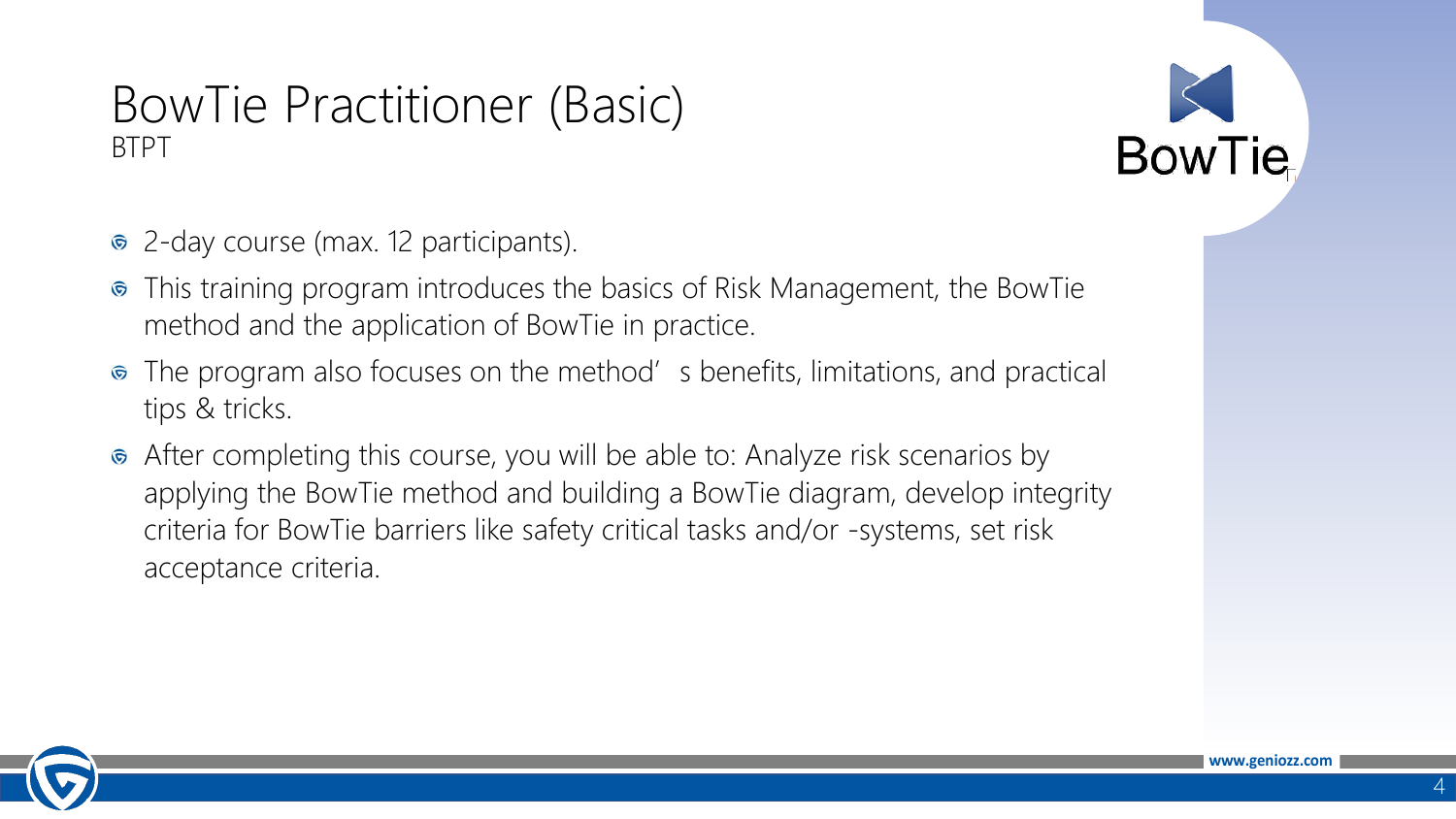#### BowTie Facilitator (Advanced) BTFT



- 3-day course (max. 12 participants).  $\odot$
- This 3-day course is identical to the 2-day course BTPT. The extra day focuses on  $\odot$ preparing the participants such that they are able to facilitate the entire BowTie analysis process by themselves.
- Participants will enhance their knowledge and skills and gain more trust and  $\odot$ understanding in the application of BowTie.

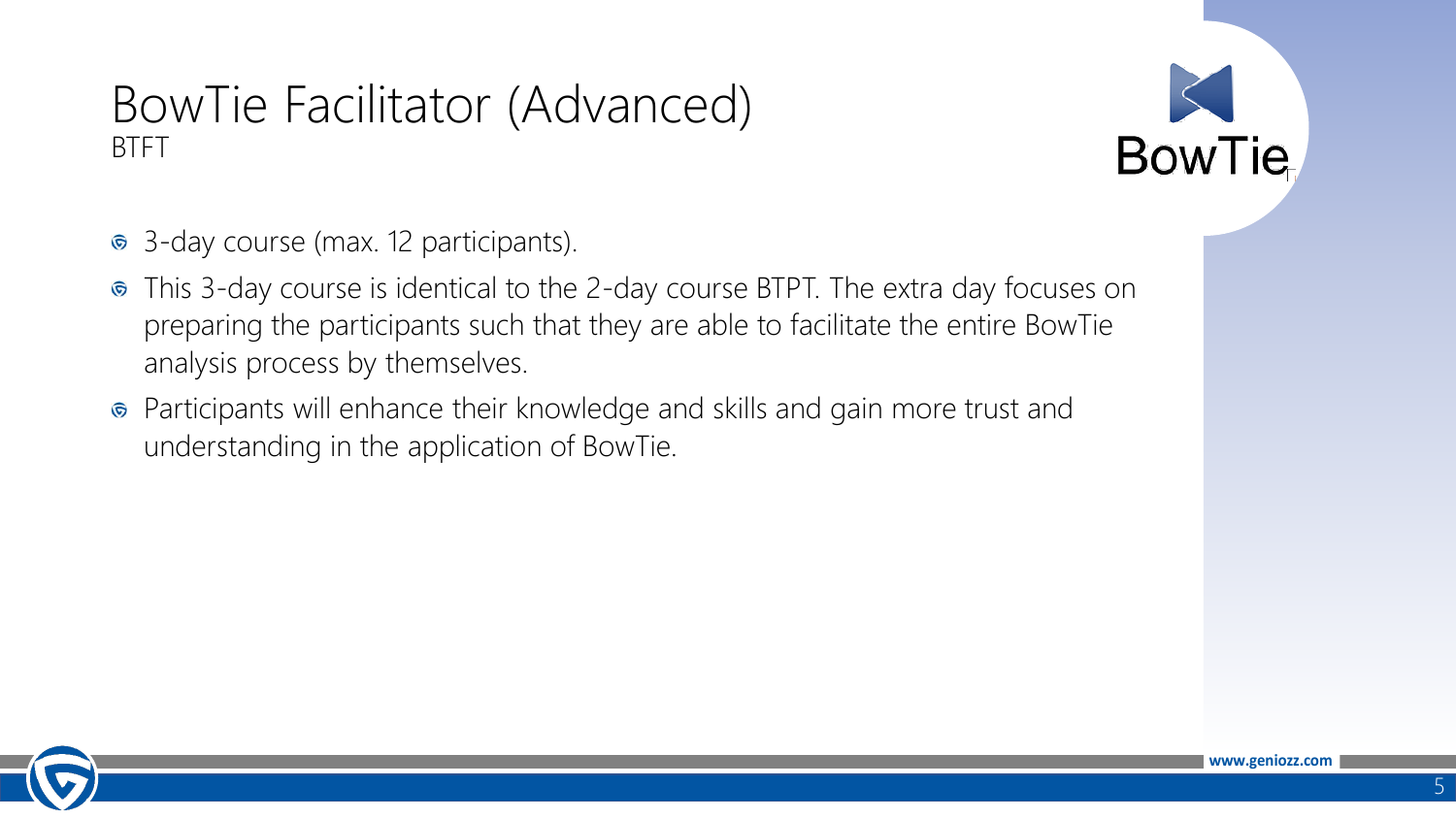#### BowTie Software BTSW



- 1-day course (max. 12 participants).  $\odot$
- The program focuses entirely on the application of BowTie using the BowTieXP  $\odot$ software suite.
- Note: Our regular BowTie Analysis courses are more focused on the method and  $\odot$ less on the use of the software. In our classes, the trainer demonstrates a quicktour of the software and how a BowTie diagram can be composed using the software. However, many other functionalities are not covered. That is why this 1 day software training is an ideal addition to the regular BowTie training courses.

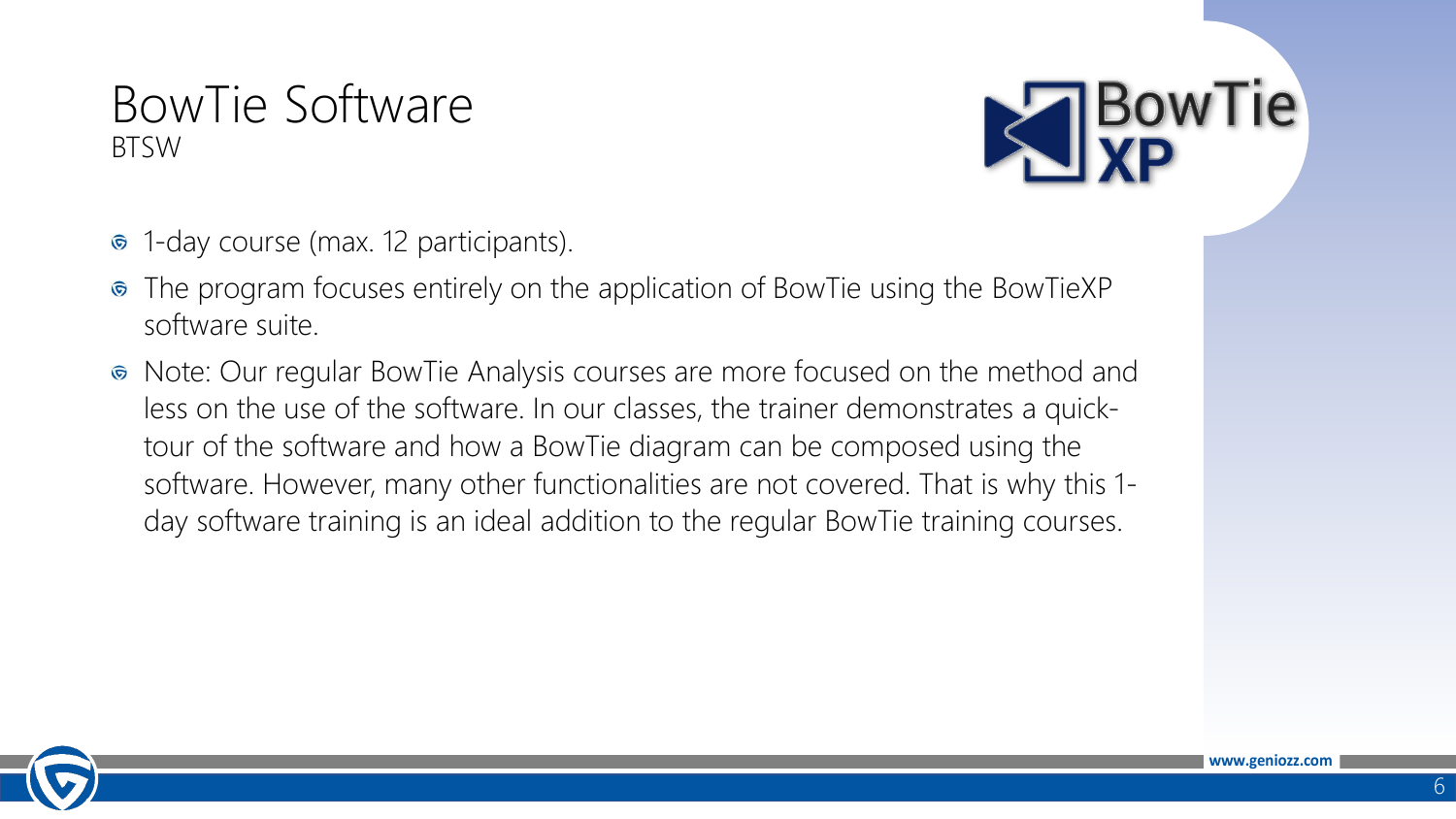#### BowTie Refresher BTRF

**BowTie** 

- 1-day course (max. 12 participants).  $\bf \widehat{\bm \odot}$
- Accompanied by an experienced BowTie trainer, we offer BowTie practitioners and facilitators the opportunity to refresh their knowledge of the method.
- After a brief refresher of the theory, we mainly practice using their cases.
- Participants must have previously participated in either a 2 or 3-day BowTie course.

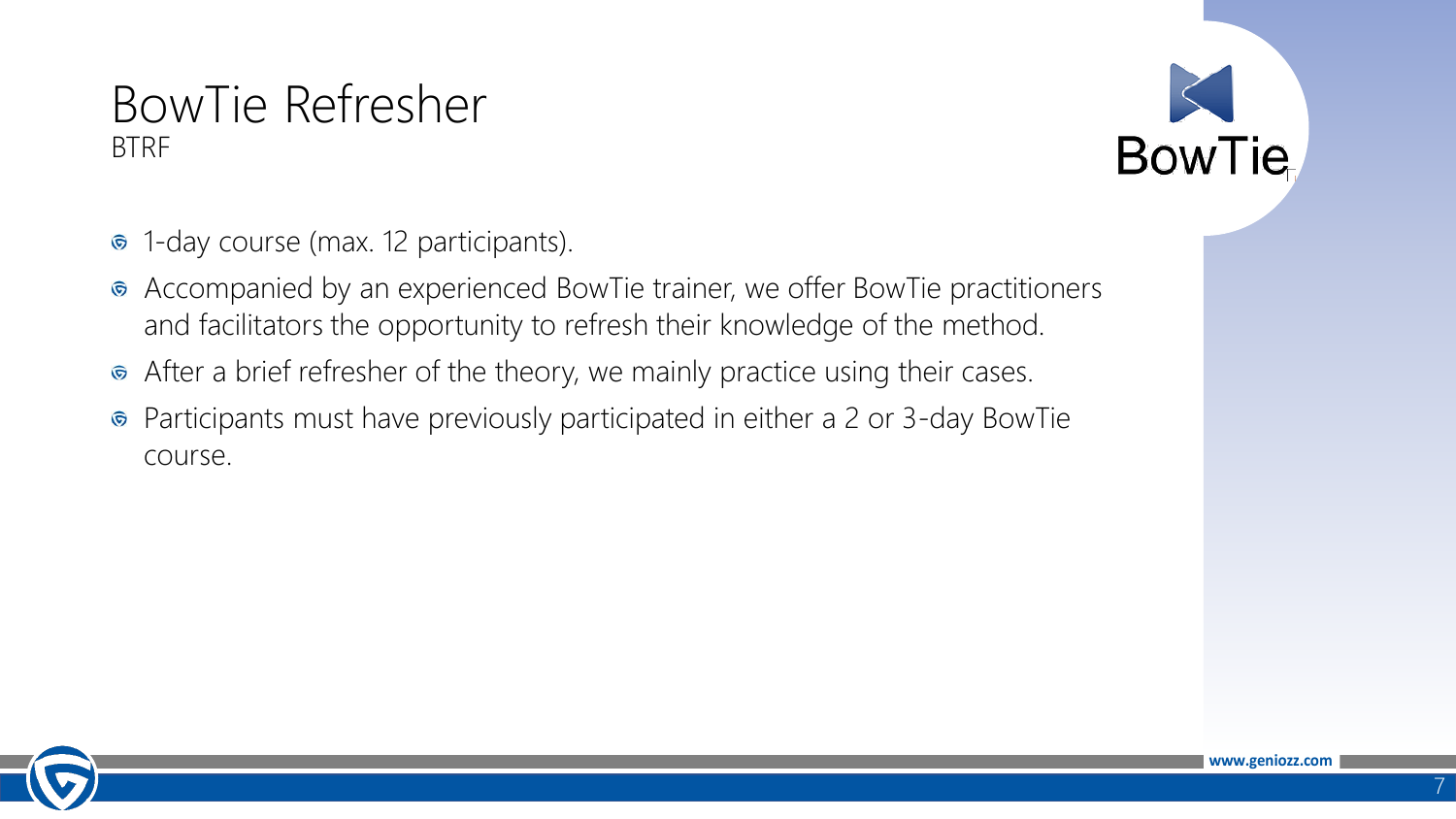#### BowTie Master Class BTMC



- 2-day course (max. 12 participants).  $\odot$
- Our Master Classes are for experienced BowTie practitioners and facilitators.  $\odot$
- Participants will get acquainted with the latest developments in the field of Risk  $\odot$ Management and BowTie. Also, there is ample opportunity to share experiences.
- The program focuses specifically on deepening and broadening knowledge and skills.
- Note: Admission requirements apply to our Master Class. With this, we try to  $\bm{\Theta}$ achieve the highest possible level of learning. Candidates have completed a previous 2 or 3-day BowTie course.

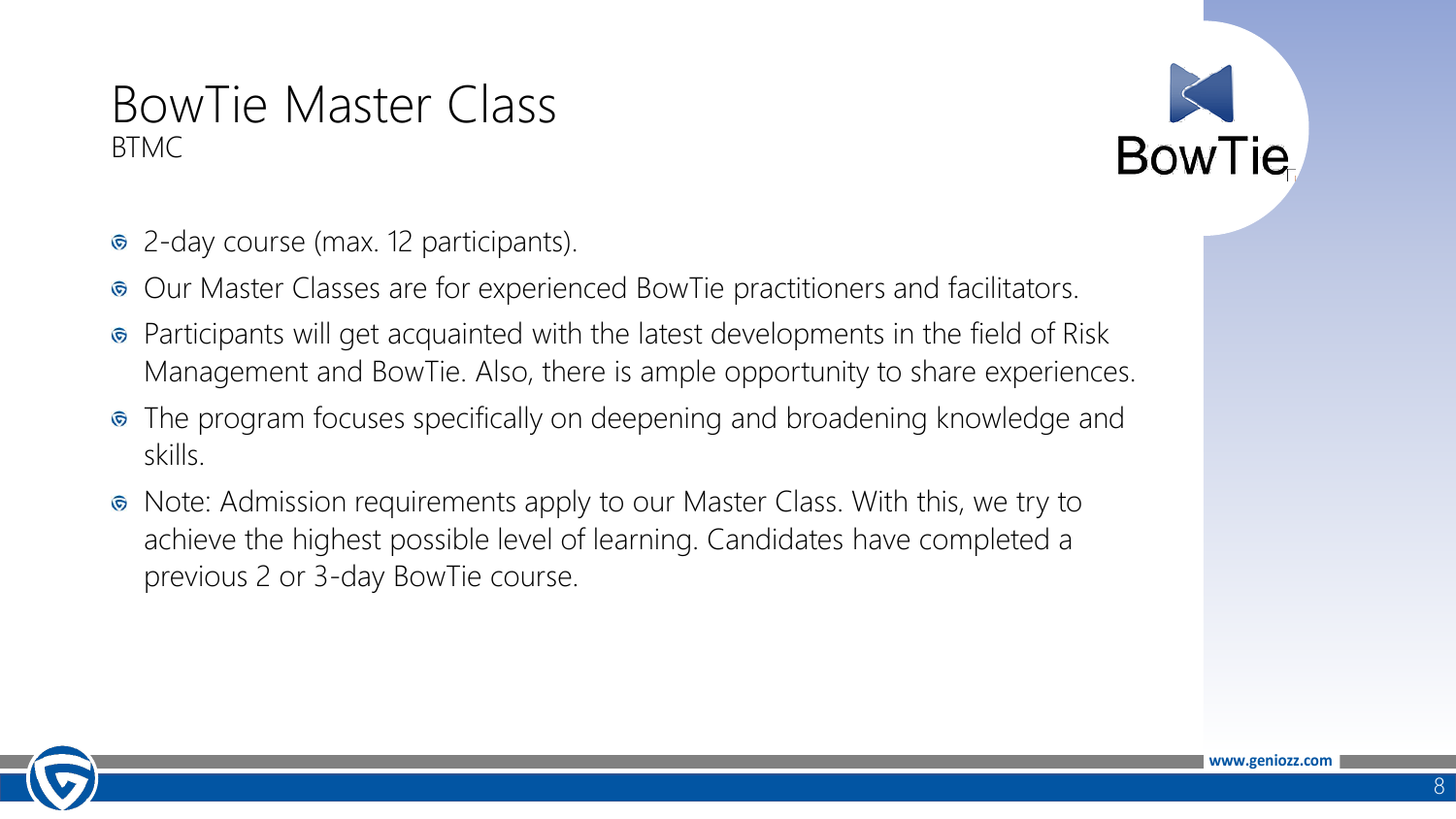# Post-training Support & Coaching on the job



- Our post-training support aims for coaching members of your internal  $\odot$ investigation pool. Coaching can be done on-site, or remotely via phone, (video) conference call or mail. Also, we facilitate periodic workshops in which the group will be brought together to work on case studies, challenges and specific themes.
- Please, see our separate proposal for more detail and information about our  $\bm{\Theta}$ Incident Management Services and Support.

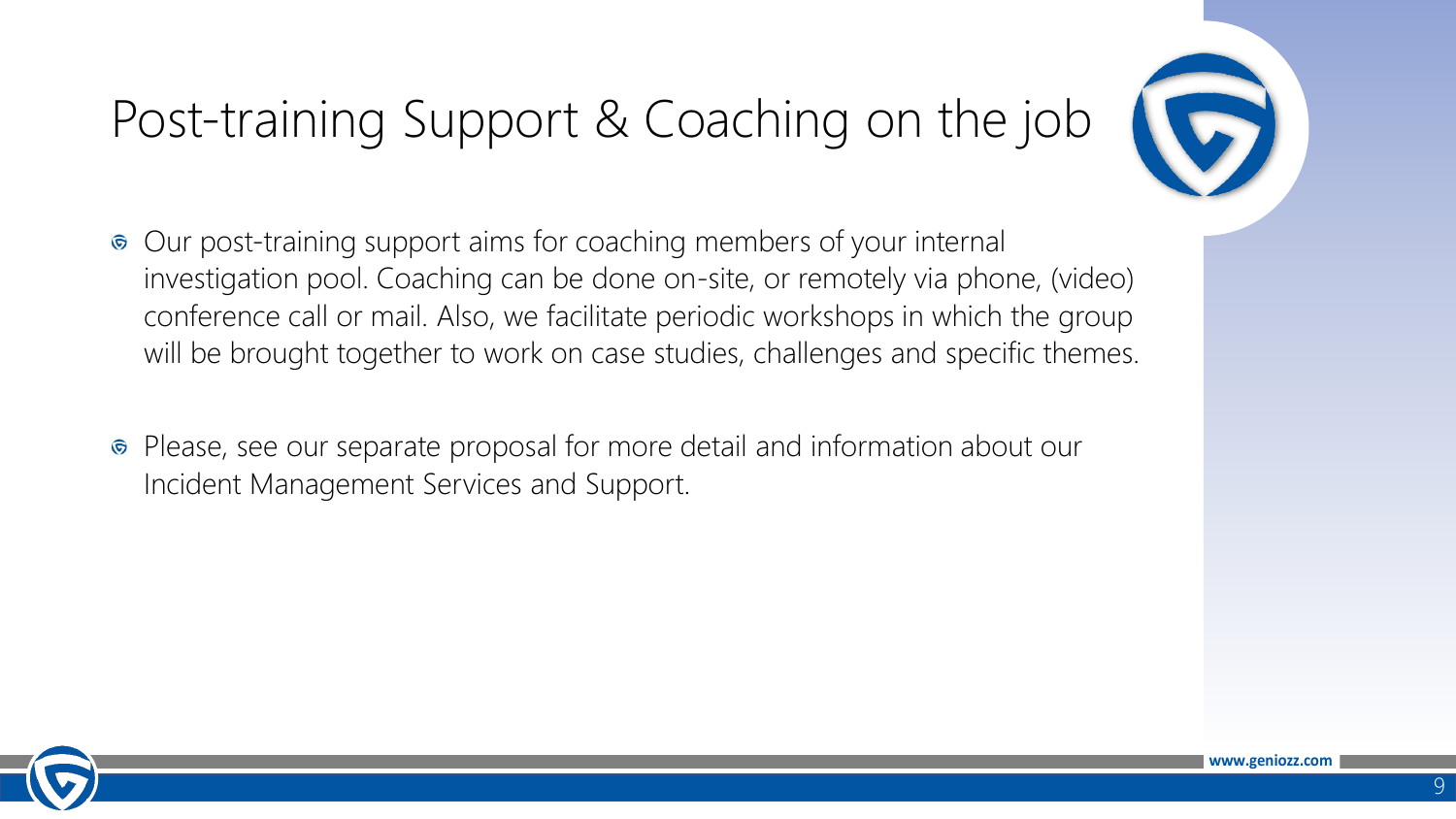## Educational … and fun to do!

- Our courses have a highly interactive and hands-on character.  $\odot$
- Theory is alternated with clear examples and a varied palette of challenging  $\odot$ exercises.
- All Geniozz trainers have a broad international experience in the field of risk management.
- Our trainers strongly focus on didactics and group dynamics.  $\odot$
- Delegates are encouraged to engage and participate.  $\odot$
- Delegates will be challenged (individually and group wise) by practical exercises and  $\odot$ especially by working with their own cases.
- Our training courses are not only highly educational … but also fun to do! $\odot$